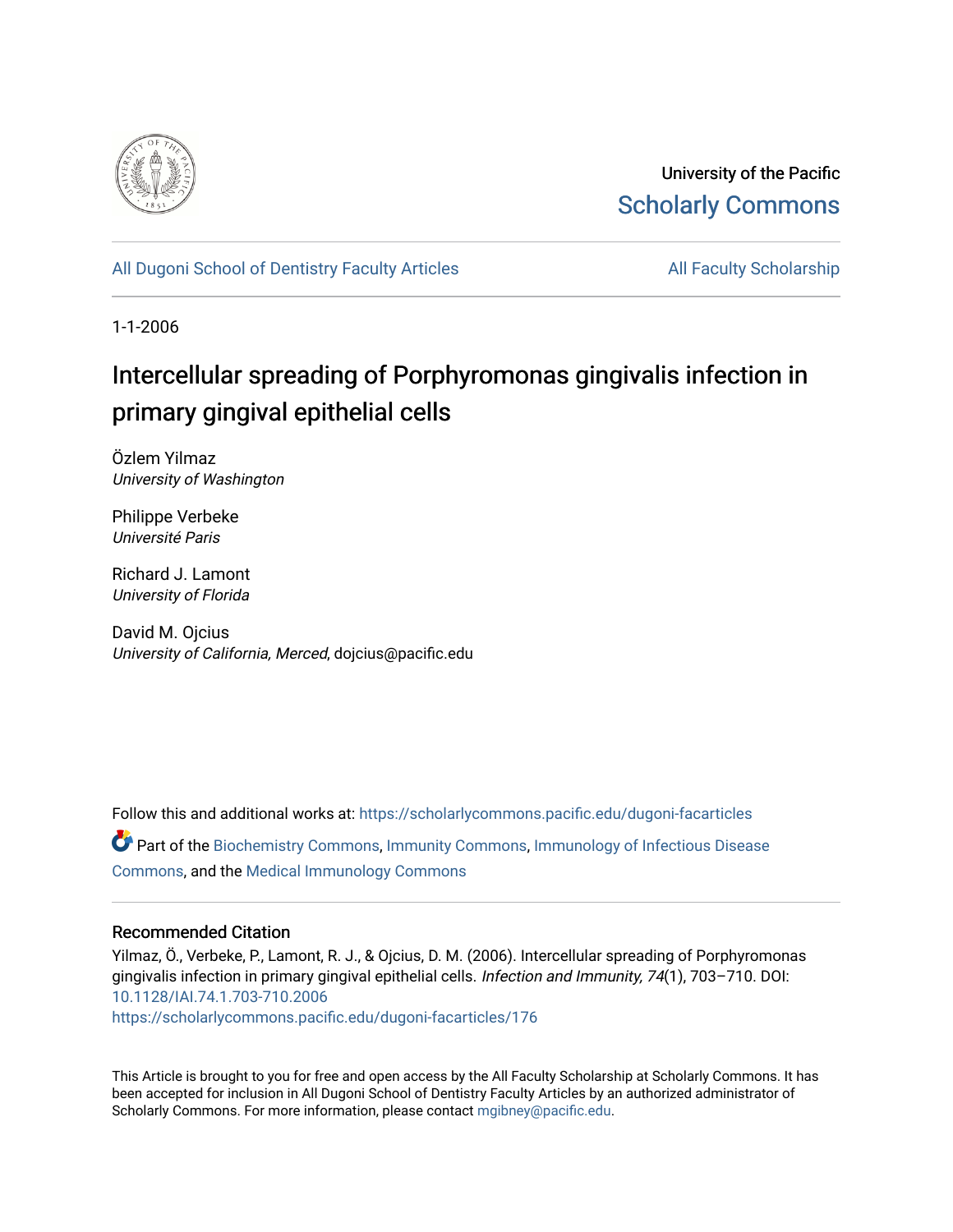# Intercellular Spreading of *Porphyromonas gingivalis* Infection in Primary Gingival Epithelial Cells

Özlem Yilmaz,<sup>1\*</sup> Philippe Verbeke,<sup>2</sup> Richard J. Lamont,<sup>3</sup> and David M. Ojcius<sup>4</sup>

*Department of Pathobiology, University of Washington, Seattle, Washington 98195*<sup>1</sup> *; Institut Jacques Monod, Universite´ Paris 7, 75251 Paris Cedex 5, France*<sup>2</sup> *; Department of Oral Biology, College of Dentistry, University of Florida, Gainesville, Florida 32610*<sup>3</sup> *; and School of Natural Sciences, University of California, Merced, California 95344*<sup>4</sup>

Received 21 July 2005/Returned for modification 24 August 2005/Accepted 7 September 2005

*Porphyromonas gingivalis***, an important periodontal pathogen, is an effective colonizer of oral tissues. The organism successfully invades, multiplies in, and survives for extended periods in primary gingival epithelial cells (GECs). It is unknown whether** *P. gingivalis* **resides in the cytoplasm of infected cells throughout the infection or can spread to adjacent cells over time. We developed a technique based on flow cytofluorometry and fluorescence microscopy to study propagation of the organism at different stages of infection of GECs. Results showed that** *P. gingivalis* **spreads cell to cell and that the amount of spreading increases gradually over time. There was a very low level of propagation of bacteria to uninfected cells early in the infection (3 h postinfection), but there were 20-fold and 45-fold increases in the propagation rate after 24 h and 48 h, respectively, of infection. Immunofluorescence microscopy of infected cells suggested that intercellular translocation of** *P. gingivalis* **may be mediated through actin-based membrane protrusions, bypassing the need for release of bacteria into extracellular medium. Consistent with these observations, cytochalasin D treatment of infected cells resulted in significant inhibition of bacterial spreading. This study shows for the first time that** *P. gingivalis* **disseminates from cell to cell without passing through the extracellular space. This mechanism of spreading may allow** *P. gingivalis* **to colonize oral tissues without exposure to the humoral immune response.**

The gram-negative bacterium *Porphyromonas gingivalis* is an important component of oral microbiota and is widely acknowledged to be a primary etiological agent of chronic periodontal disease in humans (34, 43, 44). This successful colonizer of oral tissues invades and survives in primary gingival epithelial cells (GECs) (26, 27, 33, 45). Entry of *P. gingivalis* into GECs, which are nonprofessional phagocytic cells, is rapid and requires the bacteria and host cells to be metabolically active. It has been demonstrated that adherence of *P. gingivalis* to GECs is multimodal, and yet the trigger event for subsequent invasion is mediated primarily by the binding of major fimbriae to  $\beta$ 1 integrin receptors (46). Invasion of *P. gingivalis* is accompanied by the phosphorylation and activation of putative integrin-signaling and structural proteins, i.e., FAK (focal adhesion kinase) and paxillin, and by significant remodeling of the actin cytoskeleton, suggesting that rearrangements of the host cell signaling/cytoskeleton proteins permit bacterial entry into GECs (46, 47).

*P. gingivalis* is nonmotile while in the extracellular space, invades GECs in high numbers, and is then localized in the cytoplasm without being constrained by membranous vacuoles (5). The organism is capable of intracellular replication and remains viable for extended periods in GECs cultured in vitro. Despite the burden of large numbers of intracellular bacteria, infected GECs do not die and are resistant to staurosporine-induced apoptosis. The phosphatidylinositol 3-kinase (PI3K)/Akt (protein kinase B) pathway appears to be one of several signaling pathways that

\* Corresponding author. Mailing address: Department of Pathobiology, University of Washington, Box 357 238, Seattle, WA 98195. Phone: (206) 543-6427. Fax: (206) 543-3873. E-mail: ozlem@u.washington.edu.

could promote the survival of GECs during *P. gingivalis* infection (45). Evidently, transcriptomic analysis of gingival cells (human immortalized gingival keratinocytes) shows that a variety of antiapoptotic pathways are also activated by the organism (16). Moreover, recent proteomics and genomics studies have revealed that *P. gingivalis* infection induces regulation of a large number of distinctive *P. gingivalis* proteins and genes that could be important for the adaptation and survival of the microorganism in epithelial cells (19, 35, 48). Hence, the interaction between bacteria and GECs leads to the modulation of a wide array of biological functions in both host and pathogen, most of which remain to be characterized.

Several invasive bacterial species have been shown to rely on the host cell actin cytoskeleton in order to complete their infection cycles (2, 6, 10, 29, 42). For example, *Shigella flexneri* and *Listeria monocytogenes* multiply in the host cell cytoplasm, move intracellularly, and spread to adjacent epithelial cells. *Shigella flexneri* and *Listeria monocytogenes* cells move through the cytosol of the infected cells and spread to neighboring cells by the assembly of a propulsive actin tail at one end of the bacteria (38, 40). *Rickettsia* spp., which are gram negative and obligate intracellular bacteria, induce the formation of actinbased, long, twisted protrusions bundled around the microorganisms' outer membrane that allow the organisms to exit the infected cell and enter adjoining uninfected cells (14). Exploitation of the host cell actin cytoskeleton thus appears to be a common mechanism for the spread of invasive bacteria (6, 15, 39, 42). Direct cell-to-cell movement of bacteria has been postulated to facilitate local and systemic spread and avoidance of the host humoral immune response (18).

Molecular and cellular changes associated with *P. gingivalis* invasion have been subject to extensive studies during the last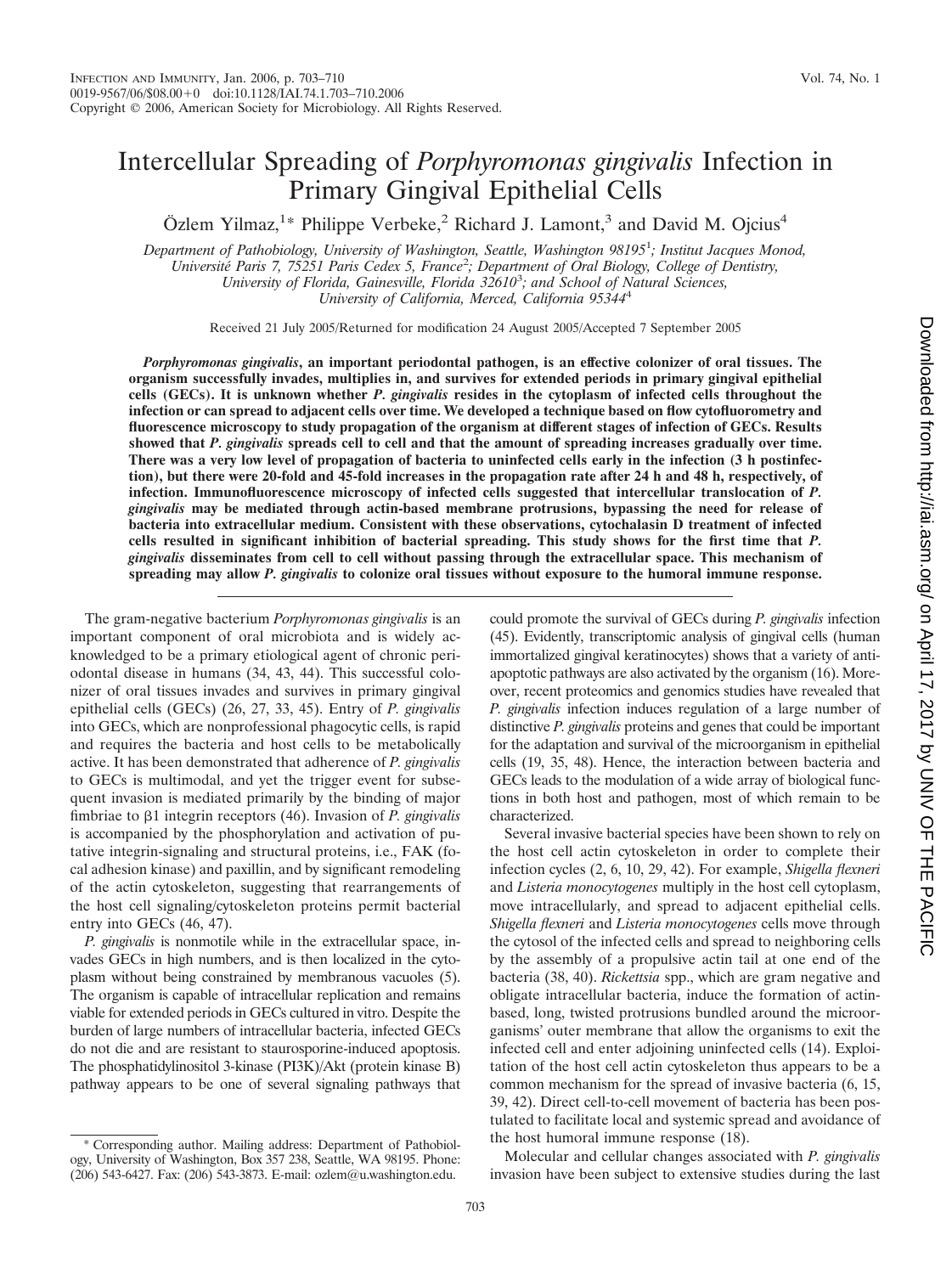decade (17, 29). Surprisingly, it is unknown whether the pathogen resides in the cytoplasm of the same infected cell throughout the infection, whether it needs to be released into the extracellular space in order to initiate infection of new host cells, or whether it can spread directly to adjacent cells over time. Furthermore, the consequences of prolonged infection by *P. gingivalis* in GECs, in the absence of host cell death, for the dissemination of the organism within deeper layers of the oral epithelium and colonization of adjacent tissues remain to be investigated.

The present study represents the first report that *P. gingivalis* can spread from cell to cell without passing through the extracellular space, and that spreading is dependent on the host cell actin cytoskeleton. Little cell-to-cell spreading can be detected at early times of infection, but the spreading process gains momentum after 24 h of infection. These findings suggest a novel mechanism for *P. gingivalis* colonization of host tissues and evasion of the humoral immune response.

#### **MATERIALS AND METHODS**

**Bacteria and culture conditions.** *P. gingivalis* ATCC 33277 was cultured anaerobically for 24 h at 37°C in Trypticase soy broth supplemented with yeast extract (1 mg/ml), hemin (5  $\mu$ g/ml), and menadione (1  $\mu$ g/ml). Bacteria were harvested by centrifugation at  $6,000 \times g$  and 4°C for 10 min, washed, and resuspended in Dulbecco's phosphate-buffered saline (PBS; Sigma, St. Louis, MO), pH 7.3. The number of bacteria was determined using a Klett-Summerson photometer (26).

**Culture of GECs.** Primary cultures of GECs were generated as described previously (28). Briefly, healthy gingival tissue was obtained after oral surgery, and surface epithelium was separated by overnight incubation with 0.4% dispase. Cells were cultured as monolayers in serum-free keratinocyte growth medium (KGM) (Cambrex, New Jersey) at  $37^{\circ}$ C in  $5\%$  CO<sub>2</sub>. GECs were used for experimentation at  $\sim$ 75% confluence and reacted with bacterial cells or other test reagents in KGM.

**Fluorescent labeling and coculturing of GECs for examination of bacterial spreading.** GECs, grown in six-well plates, were labeled with CellTracker Blue CMAC (7-amino-4-chloromethylcoumarin) (Molecular Probes, Inc., Eugene, OR). CellTracker dyes are fluorescent chloromethyl derivatives that freely diffuse through the membrane of live cells. Once inside the cells, these mildly thiol-reactive probes can react with thiols on proteins and peptides and thus become membrane impermeant. The labeling allows subsequent fixation and probing with fluorescence-labeled antibodies (12). Briefly, the cells are incubated in a warm, fresh KGM medium containing  $2.5 \mu$ M CellTracker Blue for 30 min and then rinsed three times with Dulbecco's PBS (Sigma). The cells were then incubated with fresh KGM medium, and the monolayers were infected with *P. gingivalis* ATCC 33277 at a multiplicity of infection of 100 for the indicated time periods at  $37^{\circ}$ C in  $5\%$  CO<sub>2</sub>. At the end of each experimental condition, the cells were dissociated by mild trypsinization using 0.05% trypsin-0.53 mM EDTA (Gibco BRL, California) and collected by centrifugation. New sets of uninfected GECs were similarly labeled with CellTracker Green CMFDA (5-chloromethylfluorescein diacetate) (Molecular Probes), mixed with approximately equal numbers of previously collected infected blue-labeled cells, and coplated onto the new plates. The growth medium was supplemented with metronidazole (200  $\mu$ g/ml) and gentamicin (300  $\mu$ g/ml) for each condition. Uninfected blue-labeled cells, uninfected green-labeled cells, uninfected unlabeled cells, and the infected blue-labeled cells were used separately as controls. Cytochalasin D  $(1 \mu g/ml)$ (Sigma) was added to control cocultured samples and maintained throughout the coculturing period.

**Quantitation of bacterial spreading by flow cytofluorimetry.** Following coculturing of the initially infected and uninfected cells for the indicated time periods, samples were collected and centrifuged. Pellets were fixed in 10% neutral buffered formalin and permeabilized using 0.1% Triton X-100. Samples were then incubated with anti-*P. gingivalis* ATCC 33277 rabbit polyclonal antibody (1: 2,000) followed by red fluorescence (Alexa-Fluor 633)-conjugated goat antirabbit immunoglobulin G (IgG) (heavy plus light chains  $[H+L]$ ) highly crossabsorbed antibody (1:500) (Molecular Probes). Samples were washed in Dulbecco's PBS twice. Measurements were taken and analyzed by flow cytometry with excitation at 350 nm and 450 nm using a band-pass filter for Blue CMAC detection, excitation at 488 nm and 525 nm using a band-pass filter for Green CMFDA detection, and excitation at 638 nm using a 645-nm long-pass filter for Alexa-Fluor 633 (red fluorescence) detection. For each dye, appropriate electronic compensation of the instrument was performed to avoid overlapping of the three emission spectra. Samples were calibrated for light scattering and fluorescence properties using controls (uninfected blue- or green-labeled cells or uninfected unlabeled cells treated with or without anti-*P. gingivalis* plus red fluorescence antibodies). Samples were then analyzed by setting gates for forward scatter, side scatter, and red fluorescence staining. The total percentage of events that produced red staining (cells that are infected by bacteria) was further analyzed, and the cells were separated according to their green and blue fluorescence intensities. The percentage of the blue and green cells that contain *P. gingivalis* was then quantitated. Uninfected cells, incubated with anti-*P. gingivalis* ATCC 33277 rabbit polyclonal antibody and Alexa-Fluor 633-conjugated goat anti-rabbit IgG  $(H+L)$  antibody, were used as controls to determine the red staining threshold level. Positive events for the infected cells were then gated based on the determined threshold.

**Imaging of bacterial spreading by fluorescence microscopy.** GECs labeled with CellTracker Blue CMAC and preinfected with *P. gingivalis* were mixed with the uninfected CellTracker Green CMFDA-labeled cells and grown on four-well chambered slides (Nalge-Nunc International, Rochester, NY) under conditions similar to those described above. The growth medium was supplemented with metronidazole (200  $\mu$ g/ml) and gentamicin (300  $\mu$ g/ml) for each condition. After incubation, the slides were washed with ice-cold PBS and fixed in 10% neutral buffered formalin for 20 min. The cells were permeabilized for 10 min with 0.1% Triton X-100, and the slides were incubated with anti-*P. gingivalis* ATCC 33277 rabbit polyclonal antibody (1:2,000) followed by red-orange fluorescence (Alexa-Fluor 546)-conjugated goat anti-rabbit IgG  $(H+L)$  highly cross-absorbed antibody (1:500) (Molecular Probes) for 1 h at room temperature. After consecutive washes, the slides were mounted in Vectashield mounting medium (Vector Laboratories, Burlingame, CA) and examined with an epifluorescence microscope (Zeiss Axioskop) equipped with band-pass optical filter sets appropriate for imaging of the dyes. The images were captured by multiple exposures with a cooled charge-coupled-device camera controlled by QCAPTURE software, version 1394.

**Staining of bacteria and the actin cytoskeleton.** Labeling of intracellular bacteria and organization of actin filaments was performed employing an immunofluorescence technique described previously (47). Briefly, the GECs grown on coverslides were incubated with anti-*P. gingivalis* ATCC 33277 antibody and then reacted simultaneously with Oregon Green 488 secondary antibody, phalloidintetramethylrhodamine B isothiocyanate, and 4,6-diamidino-2-phenylindole (DAPI)  $(1 \mu g/ml)$  (Sigma). This was followed by visualization with the epifluorescence microscope described above. The images are representative of three independent experiments.

#### **RESULTS**

**Cell-to-cell spreading of** *P. gingivalis* **in GECs and potential role of the actin cytoskeleton.** In preliminary studies, we examined the effects of early and prolonged incubation of *P. gingivalis* with GECs by fluorescence microscopy, which suggested that *P. gingivalis* could be transferred between the host cells through protrusions containing tightly packed actin filaments after 24 h of infection. The localization of intracellular bacteria and the organization of actin filaments were visualized through immunofluorescence microscopy (Fig. 1). The nuclei were also labeled with DAPI in order to confirm the subcellular cytoplasmic location of *P. gingivalis*. The results demonstrate that *P. gingivalis* is often localized within actin-based membrane protrusions, which could facilitate the organism's spreading to neighboring cells after 24 h of infection. The protrusions frequently demonstrated a long cylindrical appearance, as shown in Fig. 1A and B. In addition, the infected cells sometimes assembled multiple filaments into larger-scale protrusions appearing as bundles where the filaments (red) align in parallel with colocalized *P. gingivalis* cells (green) merging to the adjacent cell (Fig. 1C).

**Time/actin-dependent kinetics of intercellular** *P. gingivalis* **spreading analyzed by flow cytofluorometry.** In order to quan-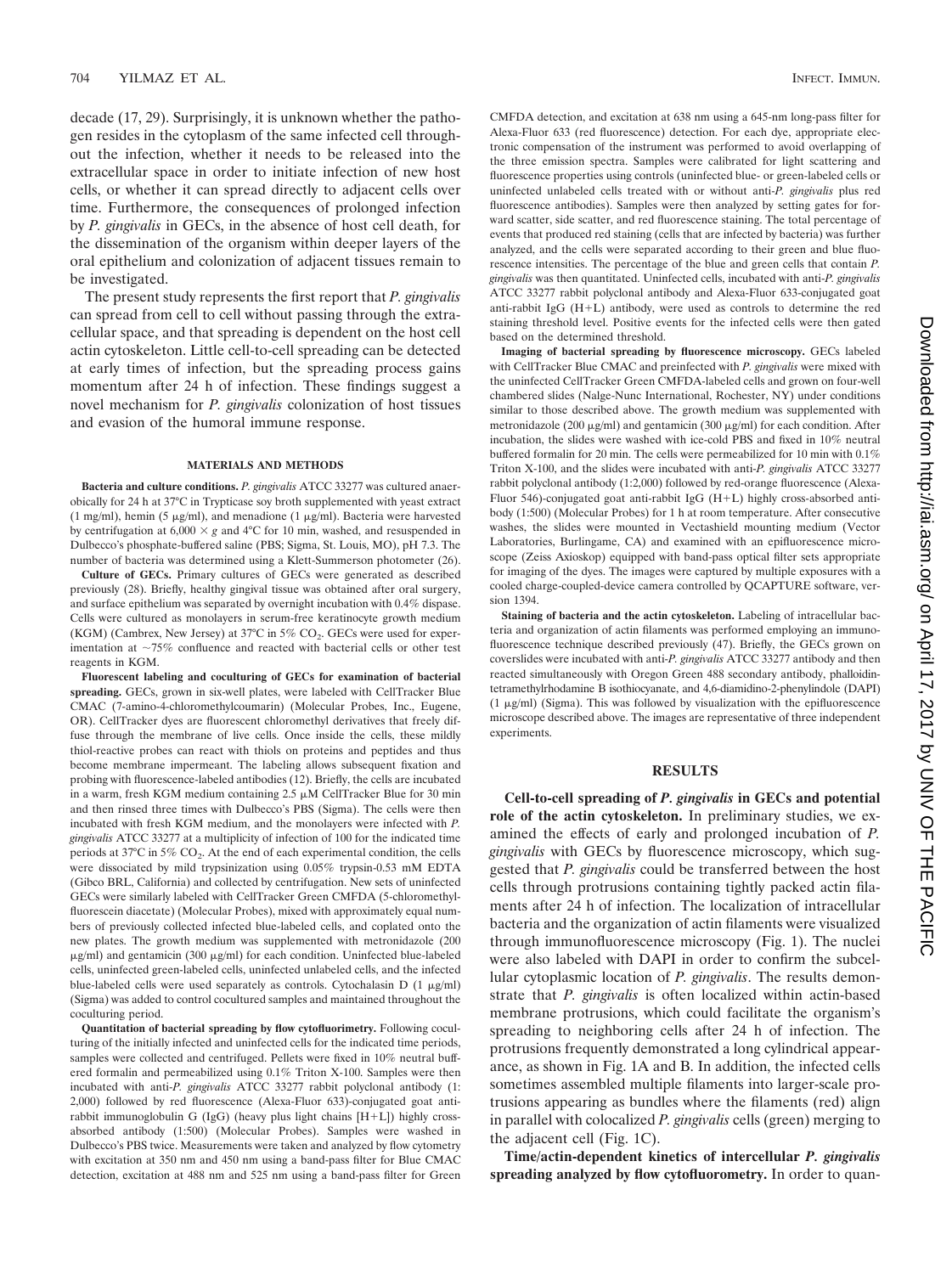

FIG. 1. Intercellular translocation of *P. gingivalis* through actin fibers at 24 h postinfection. Image sets (A to C) denote three independent experiments to visualize the localization of *P. gingivalis* ATCC 33277 and the organization of actin filaments using immunofluorescence microscopy. GECs were fixed and stained with phalloidin-tetramethylrhodamine B isothiocyanate (red) and anti-*P. gingivalis* antibody plus Oregon Green 488-conjugated secondary antibody to visualize the intracellular *P. gingivalis* (green) (left columns). DAPI (blue) was used in staining the nucleus to determine the localization of *P. gingivalis* in the cytoplasm (images in the right columns represent overlay combinations of three different experiments). White arrows indicate actin projections and bacterial translocation between the host cells. Bar,  $10 \mu m$ .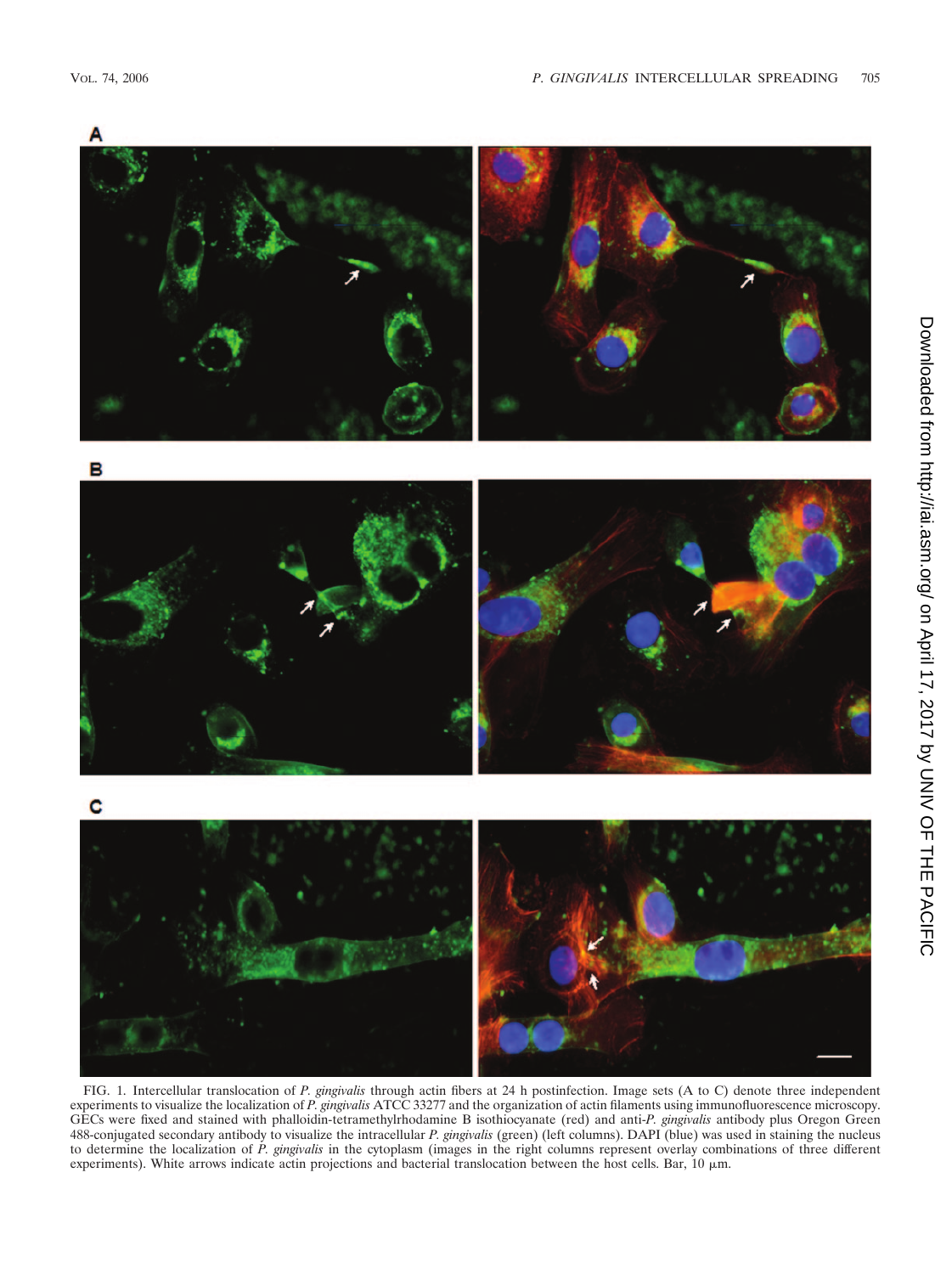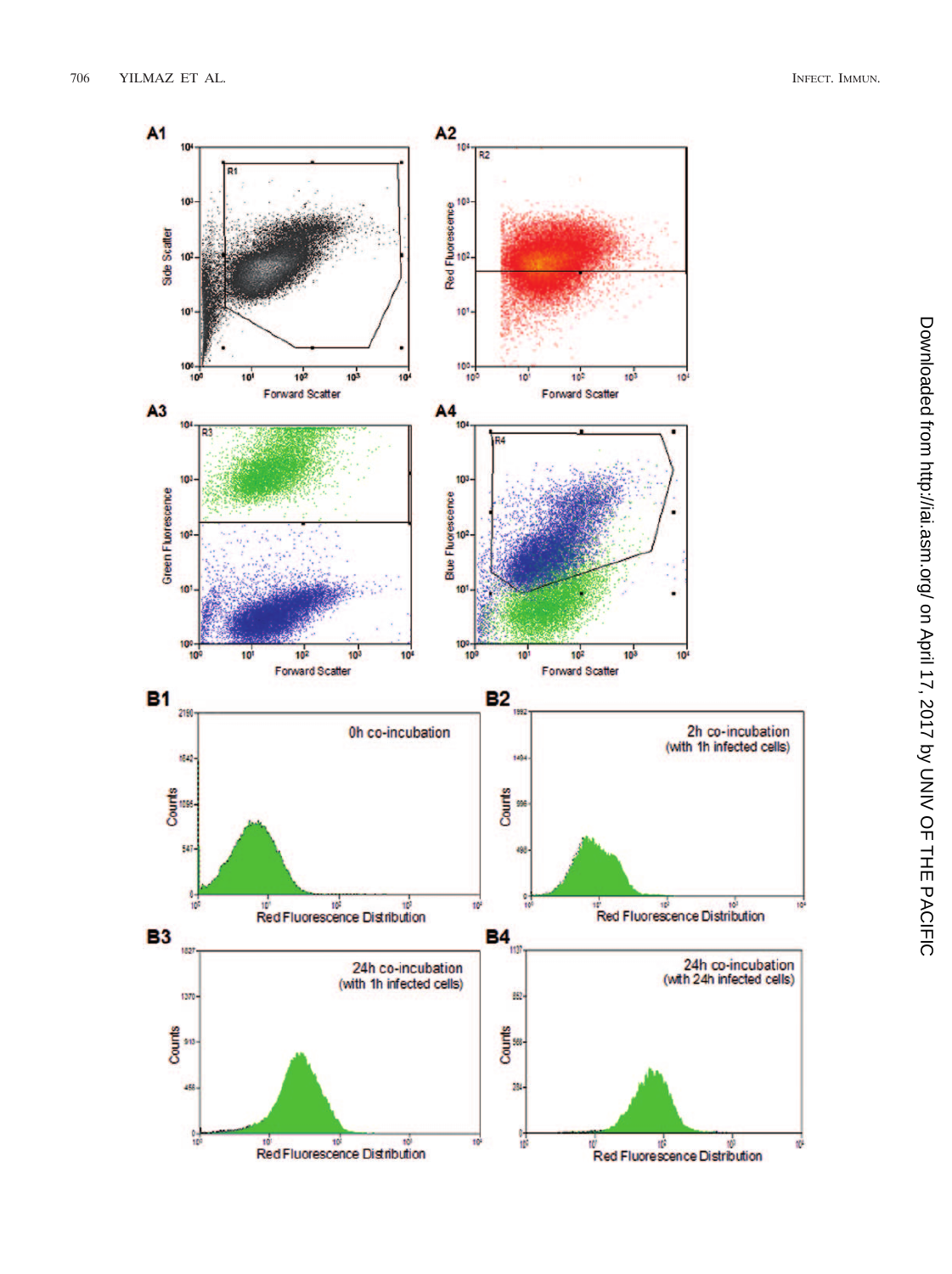

FIG. 3. Cells exhibiting bright blue fluorescence in the cytoplasm were infected for 1 h or 24 h and then coplated with uninfected green-labeled cells for 2 h or 24 h, as indicated in the histogram. Cytochalasin D was used to determine whether the actin cytoskeleton was required for spreading. (Cytochalasin D was added to cocultured control samples and maintained throughout the coculturing period.) The bars show the percentages of GECs stained for *P. gingivalis* infection. Error bars represent standard deviations of at least three independent measurements.

titatively measure the spreading of *P. gingivalis* cells to adjacent cells and begin examining the cellular basis for spreading, we followed the time course of bacterial spreading and evaluated whether actin participates in this process. For the purpose of quantification, we developed a novel technique based on cytofluorimetry, which is described in Materials and Methods. GECs were labeled with CellTracker Blue, which exhibits bright blue fluorescence in the cytoplasm, and the fluorescent cells were infected with *P. gingivalis* and then cocultured with uninfected CellTracker Green-labeled GECs for the indicated time periods. Finally, the samples were probed for *P. gingivalis* infection by immunostaining (red fluorescence) and analyzed by flow cytofluorometry (Fig. 2A). Cells were gated based on morphological profiles (size and light refraction properties) determined by side scatter-versus-forward scatter measurements (Fig. 2A1). Bacterium-containing cells within the whole population were quantitated by setting a gate for red fluorescence staining (Fig. 2A2). The total percentage of bacteriumcontaining cells (Fig. 2A2, gated region R2) was then further analyzed, and the cells were separated according to their green (gated region R3 in Fig. 2A3) and blue (Fig. 2A4, gated region R4) intensities to measure the percentage of newly infected cells.

To rule out the possibility that externalized bacteria may contribute to cell-to-cell spreading, high levels of gentamicin and metronidazole were included in the growth medium throughout the coculturing periods. Therefore, any bacteria present in the extracellular medium will be rendered nonviable and thus unable to invade.

The red fluorescence distribution analysis of blue and green cells over time showed increasing infection of green cells after incubation with blue cells (Fig. 2B1 to B4). Initially, bacterial levels for green cells cocultured for 2 h with 1-h-infected blue cells did not indicate a significant amount of infection (Fig. 2B2) compared with that for green cells that had not been incubated with infected blue cells (Fig. 2B1). After coculturing of green cells for 24 h with 1-h-infected blue cells, the bacteria levels in the green cells increased by almost an order of magnitude (Fig. 2B3), as indicated by the rightward shift of the red fluorescence distribution peak. The red fluorescence peak for green cells cocultured for 24 h with 24-h-infected blue cells shifted even further to the right on the logarithmic *x* axis scale, implying an even higher level of infection in the green cells (Fig. 2B4).

Quantitative analysis of the percentage of initially infected cells (blue) with initially uninfected cells (green) by flow cytofluorometry (Fig. 2A1 to A4 and 3) demonstrated that coculturing of cells that had been infected with *P. gingivalis* for 1 h with the uninfected cells for 24 h resulted in 22 ( $\pm$  1.6)% newly infected cells. In contrast, a 2-h coculture with the same uninfected cells failed to promote new infection  $(1.1$  [ $\pm$  0.4]%), as seen in Fig. 3. Furthermore, the cells that had been infected for 24 h and then cocultured with uninfected cells for another 24 h produced a 49 ( $\pm$  4.8)% infection rate for the initially uninfected cells (Fig. 3). The latter infection rate is approximately 2.5-fold higher than that for the cells infected for 1 h and then cocultured for an additional 24 h and approximately 45-fold higher than that for the cells infected for 1 h and then cocultured for an additional 2 h. These results reinforce the interpretation that *P. gingivalis* can spread directly from cell to cell over the time course of infection.

Cytochalasin D, a fungal toxin that disrupts actin filaments and inhibits actin polymerization, was used to evaluate the role played by the actin cytoskeleton in the propagation of *P. gingivalis* through GECs. Cytochalasin D was employed only during the period when the two groups of host cells were cocultured and not during the primary infection of the CellTracker Blue-stained cells (cytochalasin D was maintained in the medium throughout the coculturing period).

Treatment of the cocultured cells with cytochalasin D revealed significant inhibition of the level of new infection (6.8  $[\pm 1.4]\%$ ) (Fig. 3), confirming that the stimulation of actin polymerization is an underlying factor for dissemination of *P. gingivalis* within GECs.

FIG. 2. Intercellular spreading analyzed and quantified by flow cytofluorometry. The CellTracker Blue fluorescence-labeled cells infected with *P. gingivalis* ATCC 33277 were cocultured with uninfected CellTracker Green fluorescence-labeled cells, and samples were probed with anti-*P. gingivalis* antibody plus Alexa-Fluor 633-conjugated secondary antibody (red fluorescence). (A) Samples were analyzed by setting gates for forward scatter, side scatter, and red fluorescence staining (A1 and A2), with cells in the R2 window being defined as infected (A2). The total percentage of cells stained with red (bacterium-containing cells in gate R2) were further analyzed, and the cells were separated according to their green (A3) and blue (A4) intensities to measure the percentage of newly infected cells. (B) Histograms of red fluorescence distributions in blue and green cells over time show increasing infection of green cells. Green cells at 0 h of coincubation with 1-h-infected blue cells (B1), green cells after a 2-h coincubation with 1-h-infected blue cells (B2), green cells after a 24-h coincubation with 1-h-infected blue cells (B3), and green cells after a 24-h coincubation with 24-h-infected blue cells (B4) are shown.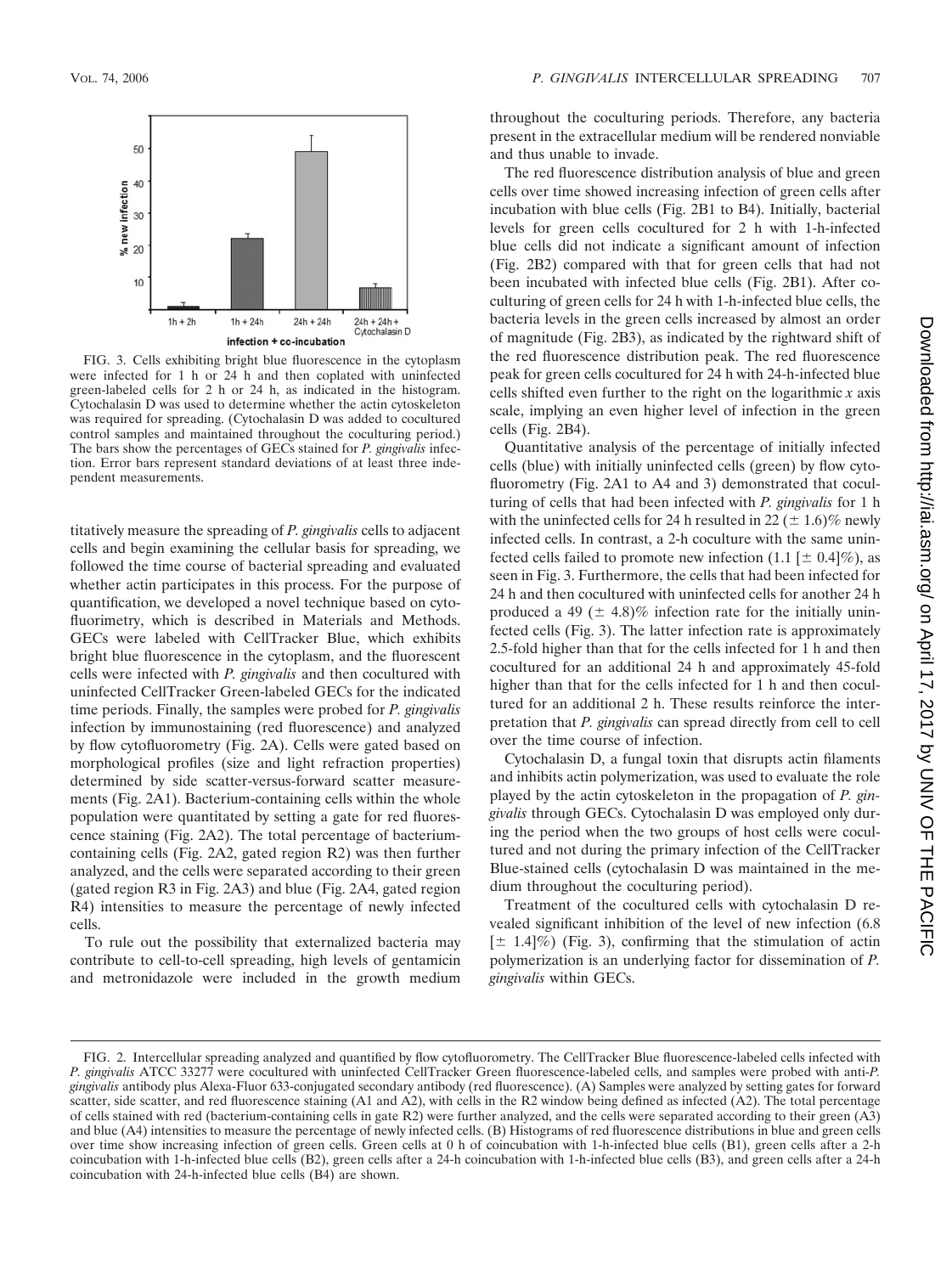



FIG. 4. *P. gingivalis* spreading visualized by fluorescent microscopy. The images of cocultured cells confirmed the flow cytofluorometry results. (A) Blue cells that were infected with *P. gingivalis* ATCC 33277 for 1 h and incubated with uninfected green cells for 2 h displayed no visible transmission of bacteria to green cells. (B) Coculturing (24 h) of cells initially infected for 24 h showed transmission of bacteria to newly infected cells (green), which displayed red-labeled *P. gingivalis* in their cytosol. White arrows indicate newly infected cells. Bar, 10 m. (C) The conceptual diagram illustrates the quantitative distributions of initially infected, initially uninfected, and newly infected cells as detected by fluorescence microscopy. At the outset, infected and uninfected GECs were present in approximately equal amounts (C1). Coculturing for 24 h of uninfected cells with 24-h-infected cells resulted in approximately 21% newly infected cells (C2). The ratio of newly infected cells translates to an approximately 42% infection rate among initially uninfected cells (green). This infection rate is similar to that detected by flow cytofluorometry. At least 10 separate fields containing an average of 25 GECs were studied in each of two independent experiments performed in duplicate.

**Examination of intercellular** *P. gingivalis* **infection by fluorescence microscopy.** We next employed the labeling strategy used in the flow cytofluorometry analysis to visualize the distribution of *P. gingivalis* dissemination in GECs by immunofluorescence microscopy. Figure 4A shows 1-h-infected blue cells after a 2-h coincubation with uninfected green cells. After 24 h of coincubation, many of the green cells acquired redlabeled bacteria (Fig. 4B). This technique allowed us not only to distinguish the newly infected cells but also to quantify their numbers (Fig. 4C1 and C2). In agreement with the flow cytofluorometry data, the results of the fluorescence microscopy

exhibited similar infection rates for early and later stages of invasion, as shown in Fig. 4A and B. A count of the newly infected green cells revealed a 42 ( $\pm$  2)% infection rate among previously uninfected cells  $(21 \leq 2]$ % infection rate in the whole population of blue and green cells), as shown in the conceptual diagram (4C1 and C2). Treatment with gentamicin and metronidazole was used to inactivate the bacteria that may have escaped outside the cells, and fluorescence immunostaining verified the absence of extracellular bacteria (Fig. 4A and B). It is also noteworthy that the newly infected cells (greenlabeled cells infected with red-labeled bacteria) displayed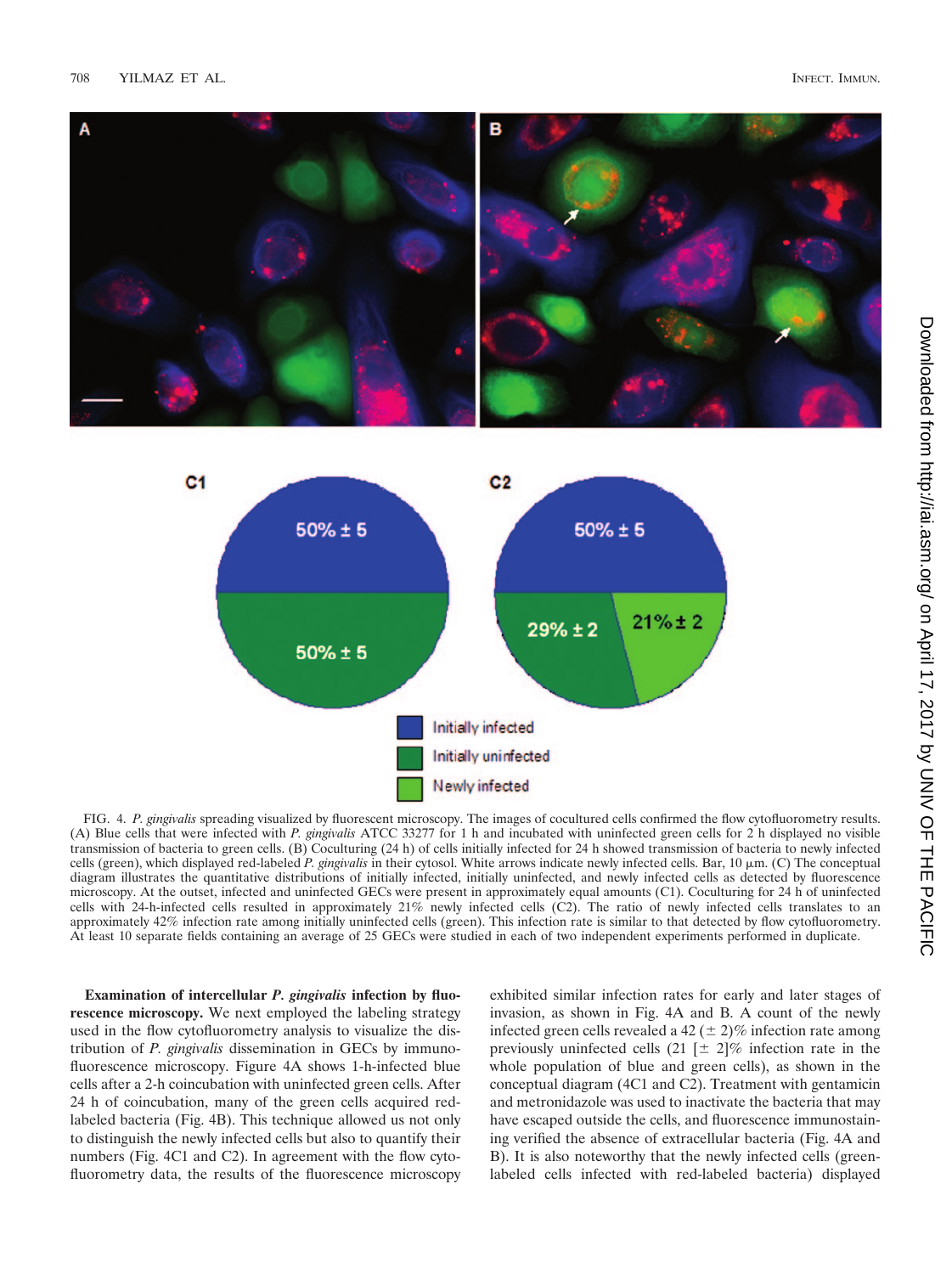much lower levels of intracellular *P. gingivalis* than the cells that had been previously infected for 48 h (blue cells) (Fig. 4B). Indeed, quantitative analysis of intracellular bacterial staining by NIH ImageJ analysis software indicated that initially infected cells (blue) harbor at least four times more bacteria than the newly infected cells (green) (data not shown). This is consistent with the ability of *P. gingivalis* to successfully replicate in GECs over time (26). Since the main focus of this initial study was to characterize intercellular spreading of *P. gingivalis*, the comprehensive examination of the replication will be undertaken in future follow-up studies. Overall, the data demonstrate that *P. gingivalis* can efficiently spread within GECs. More importantly, the capacity to disseminate intercellularly appears to be acquired later in the intracellular infectious process.

#### **DISCUSSION**

Epithelial cells in mucosal membranes act as an initial barrier to bacterial infection. They produce a variety of innate antimicrobial defenses, cytokines, and other factors integrating signals from microorganisms to the host immune system (1, 13, 24). Therefore, the challenge for bacterial pathogens is to devise strategies that enable them to breach that barrier, enter the host cells, and colonize host tissues. Extensive bacterial host invasion studies have revealed that the internalization of invasive bacteria into epithelial tissues involves a concerted interplay of many bacterial and epithelial cell proteins (10, 22, 36). While various bacterial pathogens can invade epithelial cells, their ability to disseminate and colonize host tissues depends on their ability to survive and replicate in epithelial cells (2, 30, 40).

*P. gingivalis*, an important pathogen of severe/chronic cases of periodontal disease, successfully invades, multiplies in, and survives for extended periods in primary GECs, which are the lining cells of the gingival crevice and natural targets of this subgingival organism. It has been documented that the organism can also invade dendritic cells, fibroblasts, and heart or aortic endothelial cells (3, 11, 20, 37). Although the virulence mechanisms of *P. gingivalis* and invasion by the organism of epithelial cells and other cell types are under intense scrutiny (17, 25, 29, 41), it is unknown whether the intracellular bacteria reside exclusively in the cytosol of the same cell throughout the infection or spread to neighboring cells to propagate.

The findings of this study demonstrate that intracellular *P. gingivalis* can spread directly from cell to cell, and that the intercellular translocation of the organism is facilitated by an actin network-dependent process, where the cortical actin filaments are assembled to form membranous projections to transmit the bacteria to adjacent host cells. The levels of the spreading increase markedly around the first 24 h postinfection  $(\sim 22\%)$  compared to the levels at early stages of infection (a total of 3 h postinfection), which showed a transfer rate of  $\sim$ 1.5%. Longer incubations (a total of 48 h postinfection) exhibited a significant increase in the overall new-infection rate  $(\sim 49\%)$ . The results suggest that the intercellular spreading of *P. gingivalis* is potentially associated with the organism's stage of infection cycle and/or the bacterial load carried by the GECs. The utilization of cytochalasin D confirmed that polymerization (elongation) of actin filaments is required for the

promotion of *P. gingivalis* infection cell to cell, since disruption of actin polymerization by toxin treatment had a significant inhibitory effect on the amount of spreading. The exploitation of the host actin cytoskeleton is customary for other bacterial pathogens. A typical example is seen with *Listeria*, which promotes the appearance of an actin tail that projects the bacterium through the cytoplasm and moves through host cells rapidly (38). Although *P. gingivalis* invasion resembles that in the *Listeria* model, in which the organism does not remain in a membrane vacuole, the utilization of an actin cytoskeleton for translocation of the bacteria intercellularly differs noticeably. *P. gingivalis* does not use an actin tail but instead takes advantage of actin-dependent protrusions to reach new host cells. It is tempting to speculate that the association of *P. gingivalis* with the actin cytoskeleton may enable the bacterium to evade the host immune system response and propagate successfully.

A common theme that has been observed for an increasing number of bacteria is for them to invade epithelial cells, survive, replicate, and eventually spread to adjacent host cells. For example, *Actinobacillus actinomycetemcomitans*, an important periodontopathogen, invades epithelial cells, undergoes rapid multiplication, and subsequently propagates intercellularly (31). *Salmonella enterica* serovar Typhimurium also survives and begins to replicate after a 3- to 5-h lag period and continues to do so up to 24 h, when the organism exits the host cell (8, 30). Interestingly, *Salmonella* infection is known to cause apoptosis in macrophages but not in epithelial cells (23, 32), and direct cell-to-cell spread has not been observed for *Salmonella* in macrophages. Similarly, invasion of GECs by *P. gingivalis* does not induce apoptosis and instead inhibits apoptosis in these cells (33, 45). Our previous studies indicate that the organism exerts this effect at the level of mitochondria (e.g., blocking of mitochondrial membrane potential depolarization and cytochrome *c* release), and that *P. gingivalis*-dependent inhibition of apoptosis is likely mediated by the PI3K/Akt pathway (45). Accordingly, the resistance to apoptosis could represent a coordinated plan utilized by intracellular bacteria to acquire adequate time to adapt and to express necessary effector molecules to disseminate infection (7).

To date, several mechanisms have been proposed for the organism's ability to invade into deeper layers of gingival epithelium and gain access to subepithelial tissues, such as through transcellular or paracellular pathways (4). *P. gingivalis* proteases may contribute to the disintegration of the epithelial transmembrane proteins, E-cadherin,  $\beta_1$  integrin, and occludin, which are essential components of the epithelial function as a mechanical barrier against microbes (9, 21). This suggests that, in addition to intercellular spreading, *P. gingivalis* may employ other complementary dissemination mechanisms.

The observations of intercellular spreading of *P. gingivalis* in later phases of infection may result from the bacterium's ability to diminish the host apoptotic response. Indeed, this observation presents a logical link to the bacterium's capacity to multiply successfully and suppress host cell death. The delay or interruption of apoptosis may enable the bacterium to shift from intracellular multiplication to intercellular dissemination. It will be intriguing to examine whether the same pathways involved in suppression of host cell apoptosis also play a role in determining the timing of cell-to-cell spread.